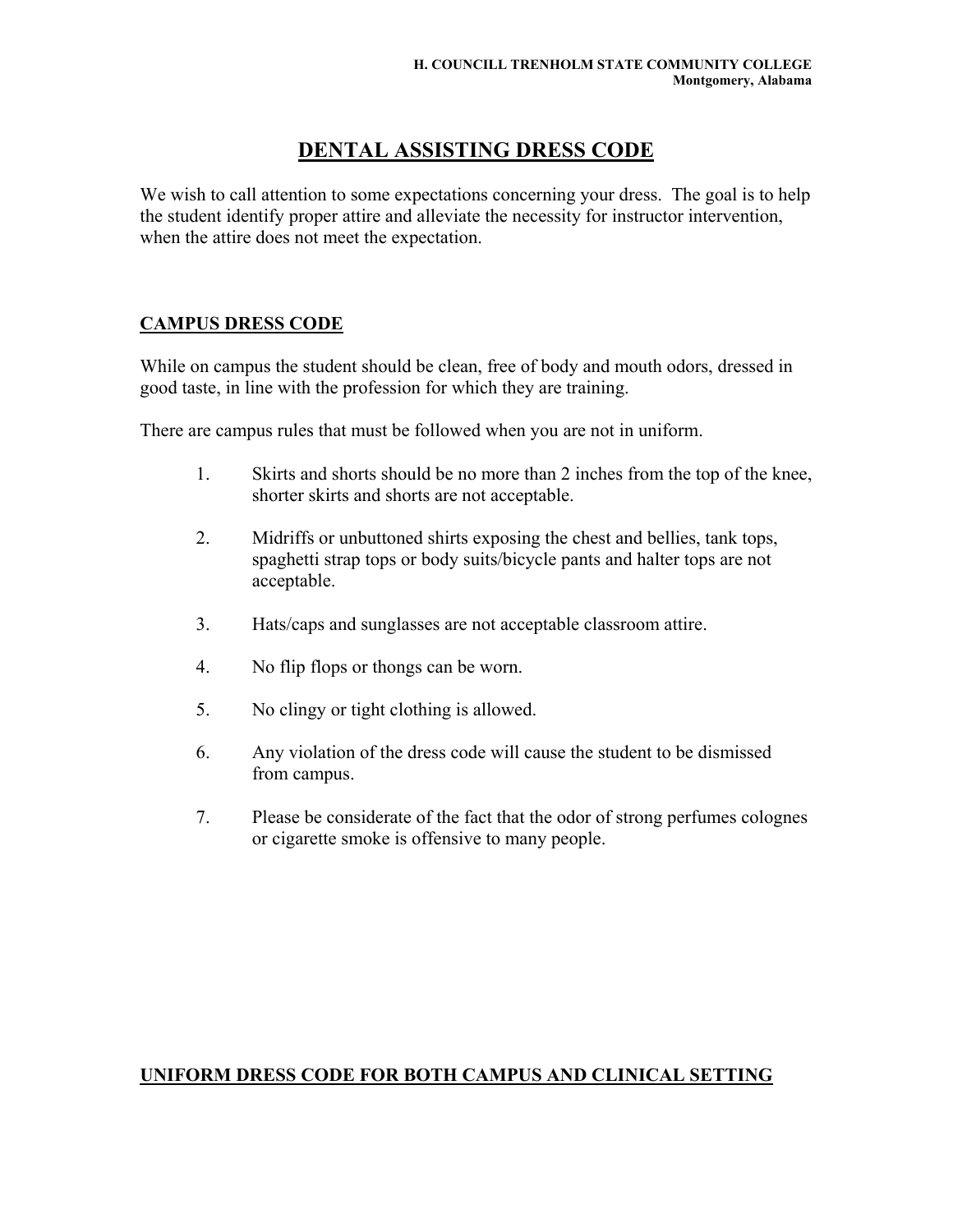- 1. Dental Assisting students are required to wear the school uniform (Scrubs).
- 2. White shoes, well fitting, low heels and polished, leather or leather like-material with ties, will be acceptable. Student's duty shoes should be worn only for clinic and internship and not for outside activities.
- 3. Students will wear white or beige hose, or plain white socks. Colored socks are not acceptable.
- 4. Watch with a sweep second hand.
- 5. Student ID with clip. (Provided by the school)
- 6. Proper underclothing is required (brassiere, etc.).
- 7. No visible jewelry, except wedding rings. Facial Jewelry or tongue rings are not acceptable. Earrings worn must meet these requirements:

No larger than a dime, one pair only in the lobe of the ear, silver, gold, or matching white, Earrings that are large, dangle, colorful are otherwise seen as inappropriate for professional attire will not be acceptable.

- 8. Tattoos and passion marks must hidden.
- 9. Medic Alert tag is acceptable.
- 10. Only the school approved Lab (warm up) coats may be worn when in uniform. No other sweaters/jackets are allowed with uniform.
- 11. Approved white lab/warm-up coats will be worn in the lecture room and must be worn in the school lab and clinical area. This lab/warm-up coat must be purchased and in use by the second week of student's fall semester.
- 12. Chewing gum is never a part of the uniform
- 13. Please be considerate of the fact that the odor of strong perfumes or cigarette smoke is offensive to many patients.
- 14. Fingernails must be short (not longer than the nail pad), clean, and free of all nail polish. False nails are not acceptable.
- 15. The objective of wearing the hair short or pulled back is:
	- a. Cut down on cross contamination of microbes.
	- b. Look professional, neat, attractive. Therefore, just pulling the hair back and pinning it down may meet the letter of the law, but may not look